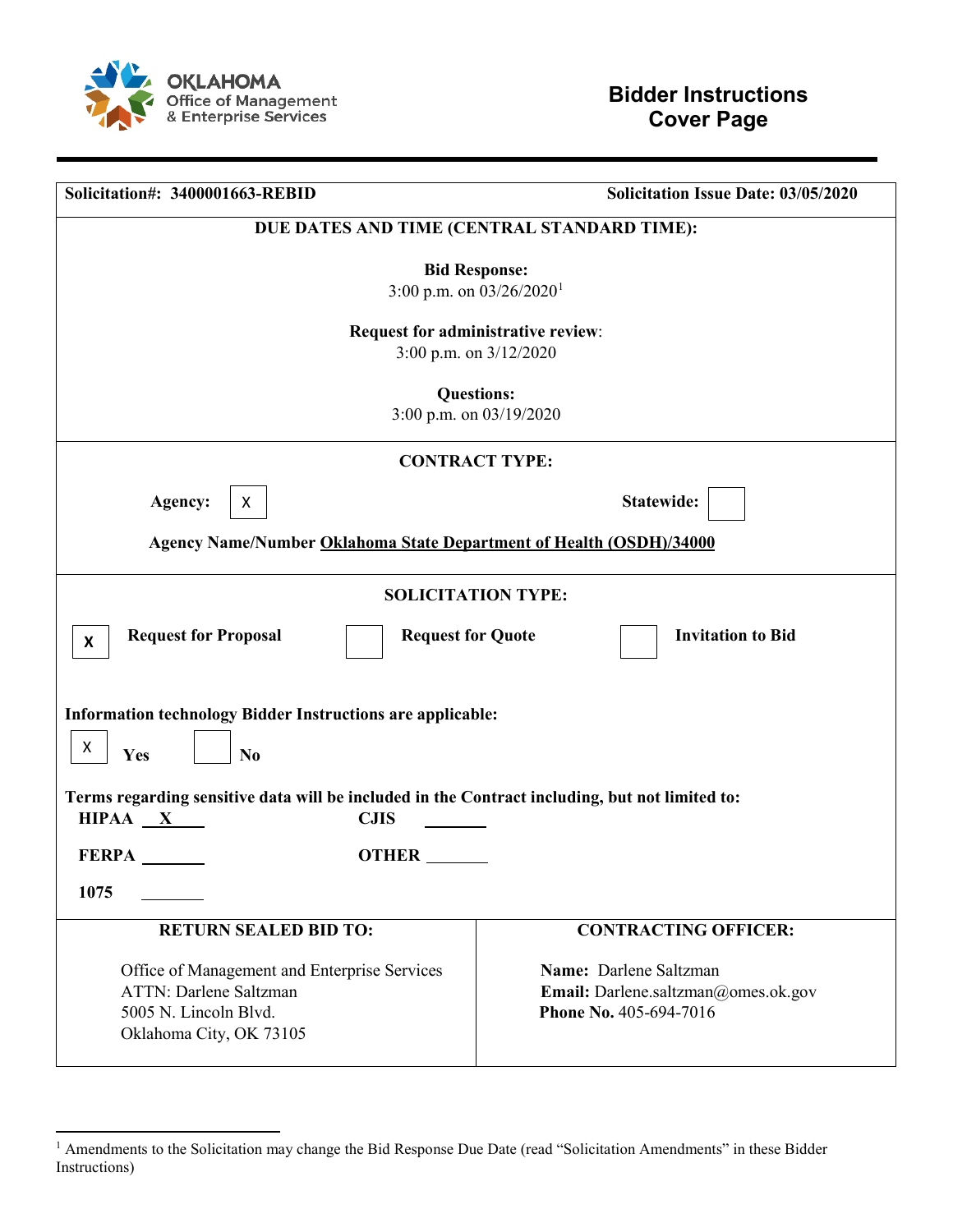# **Oklahoma Office of Management and Enterprise Services Bidder Instructions**

Information related to the Bid submission process is contained in these Bidder Instructions. **Prospective Bidders are urged to read the Solicitation and these Bidder Instructions carefully. Failure to do so shall be at the Bidder's risk.** 

#### **1 Definitions**

The following terms, when used in these Bidder Instructions, shall have the following meanings:

- **1.1 Alternate Bid** means a Bid which contains an intentional substantive variation to a basic provision, specification, term or condition of the Solicitation.
- **1.2 Amendment** means a written change, addition, correction or revision to the Solicitation by the State agency issuing the Solicitation.
- **1.3 BAFO** means a best and final offer requested by the State agency issuing the Solicitation.
- **1.4 Bid** means an offer a Bidder submits in response to the Solicitation.
- **1.5 Bidder** means an individual or business entity that submits a Bid in response to the Solicitation.
- **1.6 Bid Packet** means the order described in these Bidder Instructions in which all Bidders shall insert the relevant sections of a Bid and which shall be the format for all submitted Bids.
- **1.7 OAC** means the Oklahoma Administrative Code.

#### **2 Instructions Compliance**

These Bidder Instructions are not part of the Contract resulting from the Solicitation; however, compliance with these Instructions is material to the determination of whether a Bid is responsive. Terms, requirements and specifications may be stated or phrased differently than in a previous solicitation irrespective of past interpretations, practices or customs. Solicitation requirements are altered only by written Amendment and verbal communications from any source whatsoever are of no effect. In no event shall the Bidder's failure to read and understand any term or condition in the Solicitation or related documents constitute grounds for a claim after award of the Contract.

## **3 Communications and Questions Concerning Solicitation**

The Contracting Officer listed on the Bidder Instructions Cover Page is the only individual the Bidder should contact, or communicate with, regarding any questions or issues with the Solicitation or a Bid. Failure to comply with this requirement may result in the Bid being considered non-responsive or not considered for further evaluation.

#### **3.1 General Questions**

**A.** Questions should be concise, identify the document, include specific section references and avoid use of tables or special formatting (use simple lists).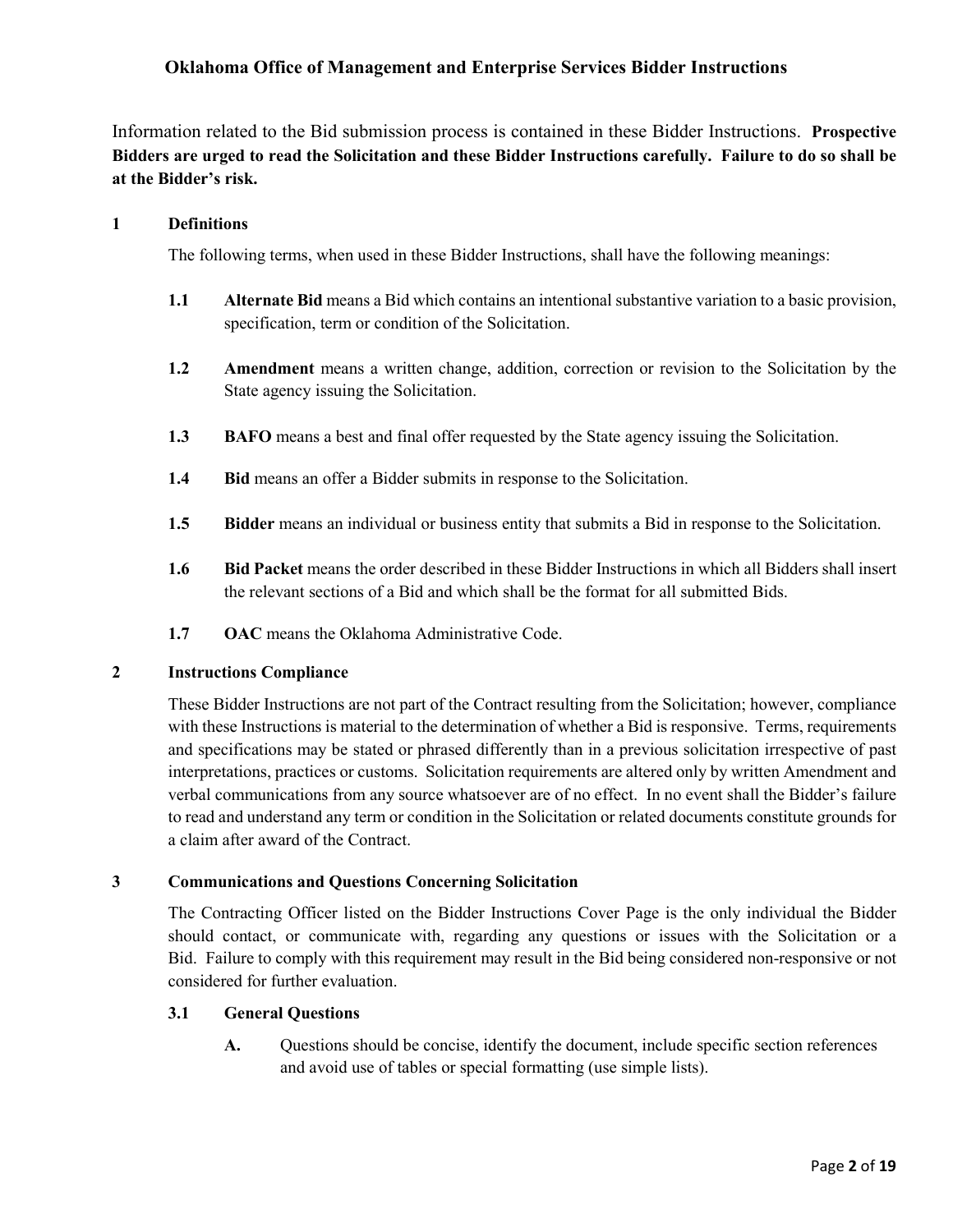#### **B. Information Technology Bids**

- **i** If information technology Bidder Instructions are applicable (see Bidder Instructions Cover Page), Bidder may submit general questions concerning the specifications of the Solicitation online. Questions received via any other means will not be addressed.
- **ii** Registration with the State of Oklahoma for wiki access is located at [https://omes.ok.gov/forms/wiki-enrollment-it-procurement.](https://omes.ok.gov/forms/wiki-enrollment-it-procurement) Access should be requested at least five (5) business days prior to the Questions Due Date. The State is not responsible for a Bidder's lack of access to the wiki.

# **C. Non-Information Technology Bids**

If information technology Bidder Instructions are not applicable (see Bidder Instructions Cover Page), Bidder may submit general questions concerning the specifications of the Solicitation at the Contracting Officer's email address shown on the Bidder Instructions Cover Page. Questions received via any other means will not be addressed.

# **3.2 Clarification Questions**

The State reserves the right, at its sole discretion, to request clarifications of Bid information or to conduct discussions for the purpose of clarification with any or all Bidders. The purpose of any such discussion shall be to ensure full understanding of the Bid. If clarifications are made because of such discussion, the Bidder(s) shall put such clarifications in writing. Bidder answers that are outside scope of the clarification questions shall be disregarded. Oral explanations or instructions provided to a potential Bidder is not binding.

## **4 Administrative Review**

- **4.1** A Bidder that believes the Solicitation requirements or specifications, or Bid Response Due Date, are unnecessarily restrictive or limit competition may submit a request for administrative review, in writing, to the Contracting Officer. The State shall promptly respond in writing to each written administrative review request, and where appropriate, issue a revision, substitution or clarification through an Amendment. Requests for administrative review of technical or contractual requirements shall include the reason for the request, supported by information, and any proposed changes.
- **4.2** If a Bidder fails to notify the Contracting Officer of an error, ambiguity, conflict, discrepancy, omission or other error in the Solicitation known to Bidder, or that reasonably should have been known by Bidder, the Bidder accepts the risk of submitting a Bid and, if awarded the Contract, shall not be entitled to additional compensation, relief or time by reason of the error or its later correction.

## **5 Solicitation Amendments**

- **5.1** Any Solicitation Amendment shall be set forth at the same online link as the Solicitation.
- **5.2** It is the Bidder's responsibility to check the State's website frequently for any possible Amendments to the Solicitation that may be issued. The State is not responsible for the Bidder's failure to download any amendment documents required to complete a Bid.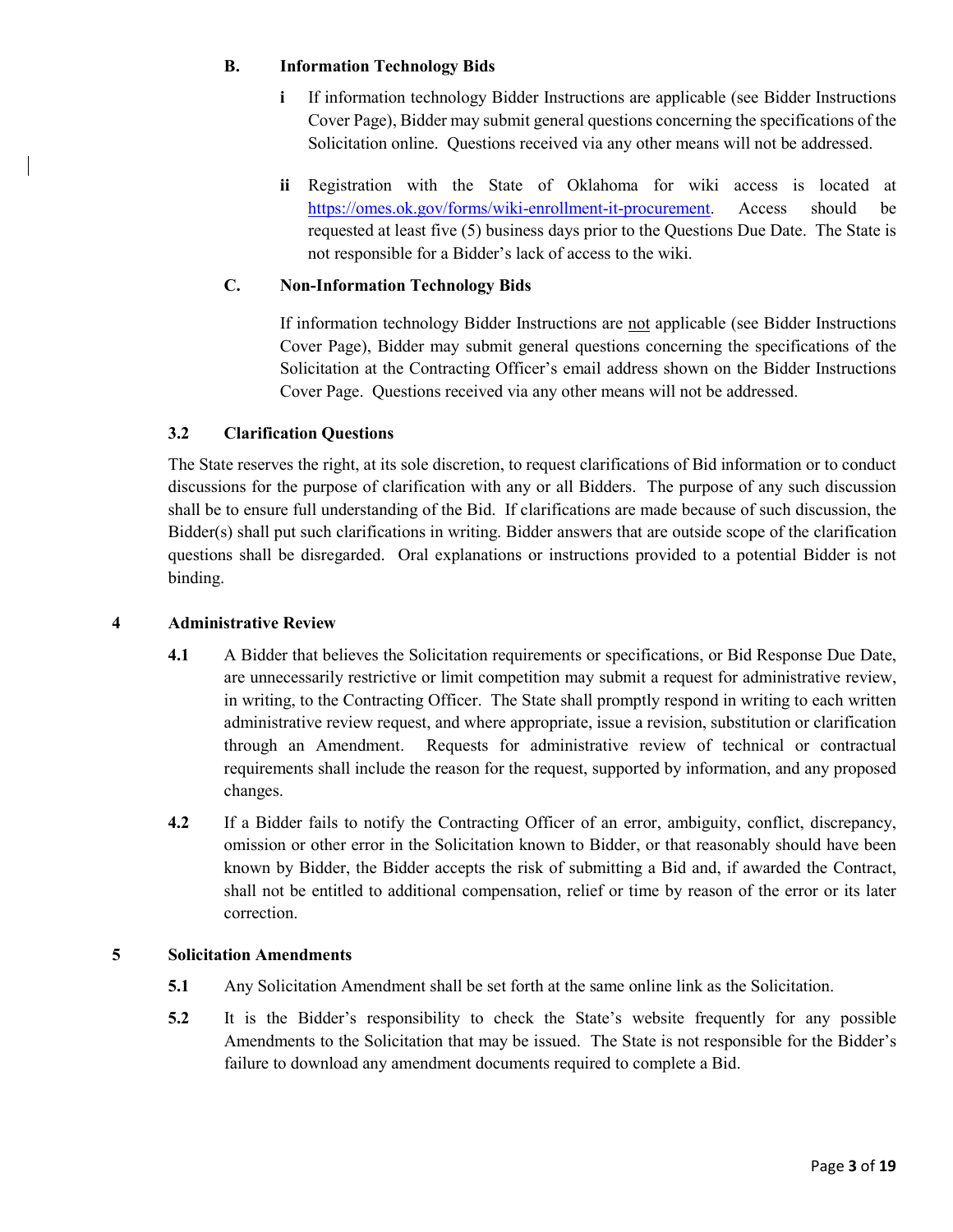# **6 Confidentiality Request**

Unless otherwise specified in the Oklahoma Open Records Act, Central Purchasing Act, or other applicable law, documents and information a Bidder submits as part of or in connection with a Bid are public records and subject to disclosure after contract award pursuant to OAC [2](#page-3-0)60:115-3-9<sup>2</sup>. However, a public Bid opening does not make the Bid immediately accessible to the public. All material submitted by a Bidder becomes the property of the State. No portion of a Bid shall be considered confidential after award of the Contract except, pursuant to 74 O.S. §85.10, information in the Bid determined to be confidential by the State Purchasing Director or delegate. Typically, a properly submitted confidentiality claim of a potential awardee is reviewed and determined prior to award; a properly submitted confidentiality claim of a nonawarded Bidder is reviewed and determined only when responding to an open records request concerning the Bid. Additional information regarding information considered confidential by a Bidder is provided in Section 8.2.C below.

## **7 Acceptance of Solicitation Content**

Unless otherwise provided in Section Four of a Bidder's response to the Solicitation, all Bids shall be firm representations that the responding Bidder has carefully investigated and will comply with all State terms and conditions relating to the Solicitation Upon award of a contract to the successful Bidder, such terms and conditions, as may be amended by the Bid after negotiation, shall become contractual obligations between the parties.

## **8 Required Bid Structure**

# **8.1 Preparation of Bid**

- **A.** The Bid is required to be structured into separate, labelled and easily identifiable sections using the Bid Packet format provided below. A Bid submitted using any other format may not be accepted. The Bid should not contain duplicative content. Any section of the Bid Packet that is not applicable to the Bid shall have a page inserted to denote the section is not applicable. For instance, if business references are not required, the Bid should contain a page after the "Business References" section heading that reads "Not Applicable", "N/A" or some similar notation.
- **B.** The Bid will be evaluated using a best value criteria, based on the following:
	- *i* Ouality of Response
	- **ii** Approach
	- **iii** Cost and
	- **iv** Accessibility.
- **C.** In showing the ability of the Bidder to meet or exceed Solicitation specifications and requirements referenced in subsection 8.2.H, the Bid must reflect for each requirement on Attachment A to the Solicitation whether the requirement is met by an out-of-the-box solution or whether the requirement necessitates customization to the Bidder's proposed solution. The Bid must provide a detailed explanation of how each mandatory

<span id="page-3-0"></span>2 OAC 260:115-3-9 is located at

[http://www.oar.state.ok.us/oar/codedoc02.nsf/frmMain?OpenFrameSet&Frame=Main&Src=\\_75tnm2shfcdnm8pb4dthj0chedppmcbq8](http://www.oar.state.ok.us/oar/codedoc02.nsf/frmMain?OpenFrameSet&Frame=Main&Src=_75tnm2shfcdnm8pb4dthj0chedppmcbq8dtmmak31ctijujrgcln50ob7ckj42tbkdt374obdcli00_) [dtmmak31ctijujrgcln50ob7ckj42tbkdt374obdcli00](http://www.oar.state.ok.us/oar/codedoc02.nsf/frmMain?OpenFrameSet&Frame=Main&Src=_75tnm2shfcdnm8pb4dthj0chedppmcbq8dtmmak31ctijujrgcln50ob7ckj42tbkdt374obdcli00_)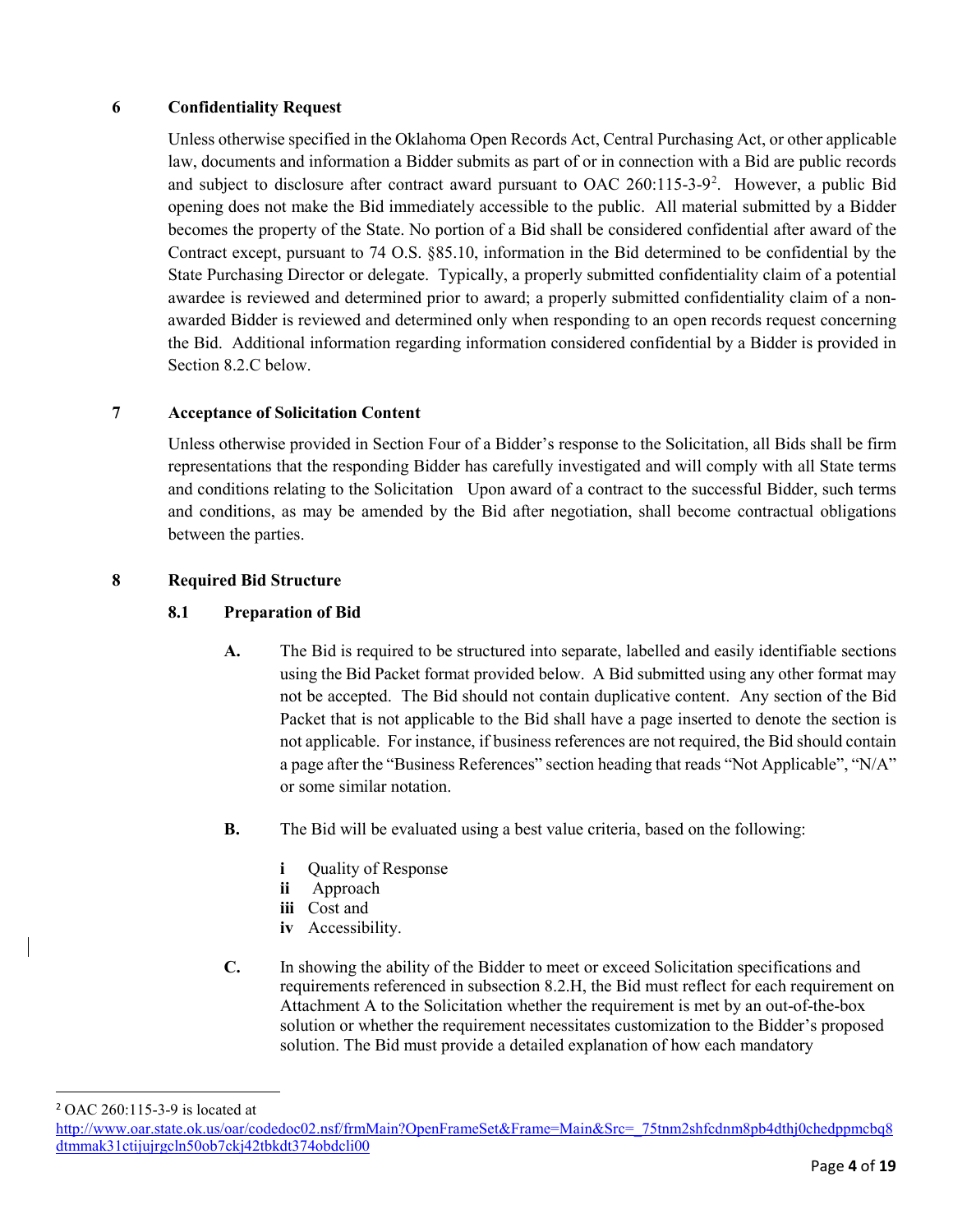requirement will be met or exceeded. Examples and/or evidence of ability to meet each specification are recommended but not required.

- **D.** As referenced in subsection 8.2.H, a VPAT; Security Certification and Accreditation Assessment; service level agreements and proposed first draft of Statement of Work, are required to be included in the Bid.
- **E.** Pricing shall be proposed as follows:
	- **i** Deliverable-based pricing with proposed milestones, acceptance criteria, and associated payments;
	- **ii** Hourly rates and roles for additional professional services in connection with the Project including, without limitation, maintenance and support services and enhancement services to the extent not included in the deliverable-based pricing provided in response to E.i. All additional work performed will be pursuant to a mutually agreed Statement of Work defining deliverables, milestones, acceptance criteria, and associated payments;
	- **iii** Subscription and/or other pricing for post-warranty ongoing maintenance and support; and
	- **iv** Value-added items may be included.
- **F.** Business references are required to establish that a Bidder has successful implementation experience.
- **G.** Three years of audited financial statements are required to be included in the Bid.
- **H.** The following additional company information is required to be included in the Bid:
	- **i** Length of time the Bidder has been in business;
	- **ii** A brief description of the company;
	- **iii** Company size and organization;
	- **iv** The number of years the Bidder has been providing software of the type requested in the Solicitation;
	- **v** The core competency of the company (i.e., software, hardware, imaging, etc.);
	- **vi** User Group meetings or conferences and the location of meetings in the past;
	- **vii** Number of employees allocated strictly for research;
	- **viii** Number of employees allocated strictly for support;
	- **ix** Number of clients;
	- **x** Average client size (i.e., employee count); and
	- **xi** Locations where the Bidder's web-based solution has been deployed.
- **I.** If a third-party vendor is included as part of a submitted Bid, the following information is required to be included in the Bid for each such third-party vendor:
	- **i** Company history;
	- **ii** Relationship to Bidder;
	- **iii** Clients for which the two entities have worked together; and
	- **iv** Products and/or services proposed to be provided by the third-party vendor and how those products and/or services interface with the Bidder's solution.
- **J.** If the Bid is submitted on a thumb drive, a hard copy of the Bid is also required.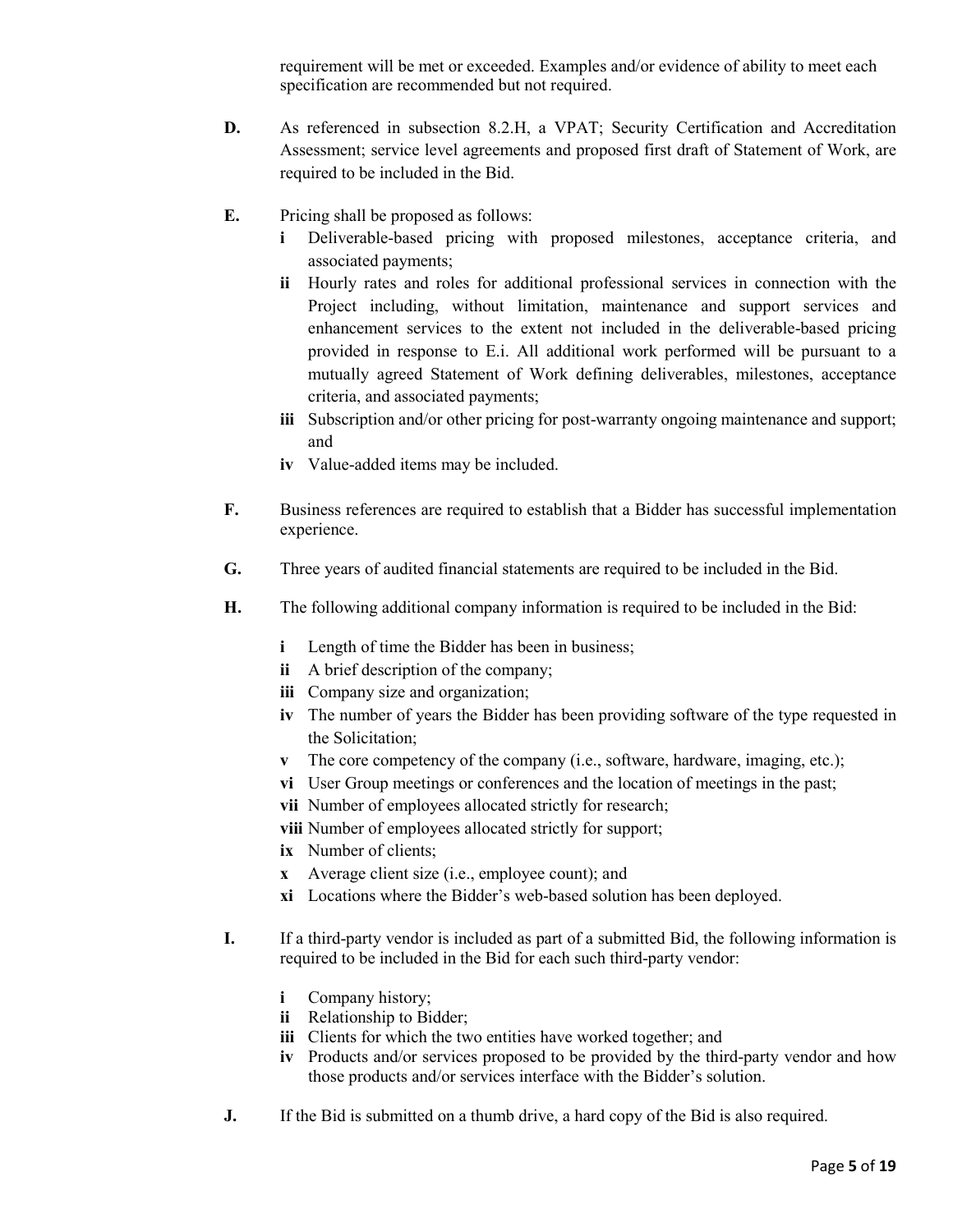#### **8.2 Bid Packet Format**

## **A. Section One: Cover Page**

A dated cover page or transmittal letter that identifies the Solicitation and the Bidder and provides Bidder contact information.

## **B. Section Two: Required Forms, Certifications and Disclosures**

- **i** Completed "Responding Bidder Information" form set forth and accompanying required documentation.
- **ii** Completed "Certification for Competitive Bid and Contract" form.
- **iii** Bidder shall additionally provide in this section of its Bid, disclosure of (1) any public contract terminated by a governmental entity or suits or claims against the Bidder for failure to perform in connection with a public contract (including any company which a Bidder has merged with or acquired that will be performing services or providing products if awarded the Contract); (2) any contractual relationship or any other relevant contact with any State personnel or another Bidder or Supplier involved in the development of a Bidder's response to the Solicitation; (3) the name of any officer, director or agent of the Bidder who is also an employee of the State of Oklahoma or any of its agencies; (4) the name of any state employee who owns, directly or indirectly, an interest of five percent (5%) or more in the Bidder firm or any of its branches and (5) any activity or interest that conflicts or may conflict with the best interest of the State, including but not limited to any person or entity currently under contract with or seeking to do business with the State, its employees or any other third-party individual or entity awarded a contract with the State. Any conflict of interest shall, at the sole discretion of the State, be grounds for rejection of the Bid or partial or whole termination of the Contract.
- **iv** Certificate of Insurance and Workers' Compensation form.
- **v** Completed Vendor Payee form.
- **vi** Any information requested in connection with a Solicitation regarding subcontractors a Bidder proposes to use in performance of the resulting contract.
- **vii** Signed Amendment(s), if any, located at the same online link as the Solicitation.

The Bidder shall acknowledge agreement with each Solicitation Amendment, if any, by inserting the Solicitation Amendment in this section, signed by or on behalf of the Bidder.

## **C. Section Three: Bid Portions Requested to be Held Confidential**

**i** If the Bid Packet contains information the Bidder believes to be confidential, the Bid Packet shall be conspicuously marked on the outside to indicate it contains information considered confidential.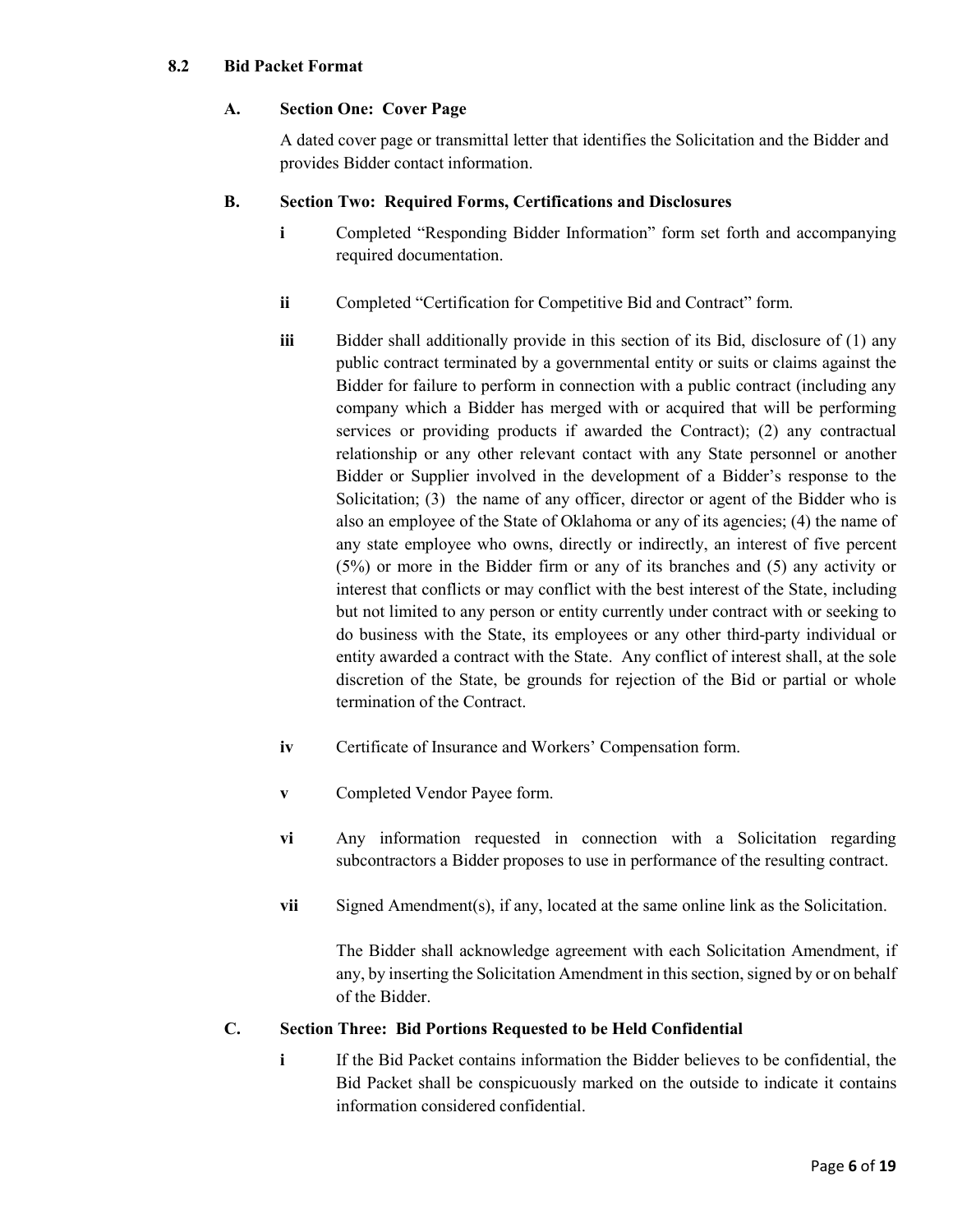- **ii** Any portion of the Bid that the Bidder requests be held confidential shall be inserted in this section and the Bidder must specifically identify, on each page, the specific information considered confidential and otherwise fully comply with OAC 260:115-[3](#page-6-0)-9<sup>3</sup> which additionally requires a Bidder to enumerate the specific grounds, based on applicable laws which support treatment of the information as exempt from disclosure and explain why disclosure is not in the best interest of the public. Additional information regarding information considered confidential by a Bidder is provided in Section 6 above.
- **iii** A Bid marked in total, as proprietary and/or confidential shall not be considered confidential. Likewise, unless specifically referenced otherwise in a Solicitation, resumes, pricing, marketing materials, business references, Voluntary Product Accessibility Templates, additional terms proposed by a Bidder and subcontractor information are not confidential and are not exempt from disclosure under the Oklahoma Open Records Act. The foregoing list is intended to address information often marked confidential that is not exempt from disclosure and is not an exhaustive list.
- **iv ANY INFORMATION MARKED AS CONFIDENTIAL AND EMBODIED ELSEWHERE IN A BID RATHER THAN INSERTED IN THIS SECTION OF THE BID PACKET WILL NOT BE CONSIDERED CONFIDENTIAL AND WILL BE SUBJECT TO DISCLOSURE WITHOUT FURTHER REVIEW. THE STATE HAS NO RESPONSIBILITY TO INDEPENDENTLY REVIEW AN ENTIRE BID FOR A CONFIDENTIALITY CLAIM. LIKEWISE, CONFIDENTIALITY CLAIMS OF A BIDDER WILL NOT BE CONSIDERED IF A BID DOES NOT COMPLY WITH REQUIREMENTS OF OAC 260:115-3-9 AND THE INFORMATION WILL BE SUBJECT TO DISCLOSURE PURSUANT TO STATE LAW.**

## **D. Section Four: Requested Exceptions to Terms**

- **i** Any requested exception or revision to terms associated with the Solicitation shall be inserted in this section using the table provided at the end of these Bidder Instructions. If no exceptions or revisions are requested, the Bid should reflect that by either submitting the table with no additions to it or by marking the table "N/A". Each requested exception or revision shall identify (i) the document and section reference of the specific affected term and (ii) either that the term is inapplicable and should be intentionally omitted or offer alternative language if the Bidder is requesting revision of the term. Some examples are provided on the table for illustrative purposes only and, if not deleted in a submitted Bid, will be disregarded.
- **ii** A clarification question is not an exception and any clarification included in this section will be disregarded.

<span id="page-6-0"></span>3 OAC 260:115-3-9 is located at

[http://www.oar.state.ok.us/oar/codedoc02.nsf/frmMain?OpenFrameSet&Frame=Main&Src=\\_75tnm2shfcdnm8pb4dthj0chedppmcbq8](http://www.oar.state.ok.us/oar/codedoc02.nsf/frmMain?OpenFrameSet&Frame=Main&Src=_75tnm2shfcdnm8pb4dthj0chedppmcbq8dtmmak31ctijujrgcln50ob7ckj42tbkdt374obdcli00_) [dtmmak31ctijujrgcln50ob7ckj42tbkdt374obdcli00](http://www.oar.state.ok.us/oar/codedoc02.nsf/frmMain?OpenFrameSet&Frame=Main&Src=_75tnm2shfcdnm8pb4dthj0chedppmcbq8dtmmak31ctijujrgcln50ob7ckj42tbkdt374obdcli00_)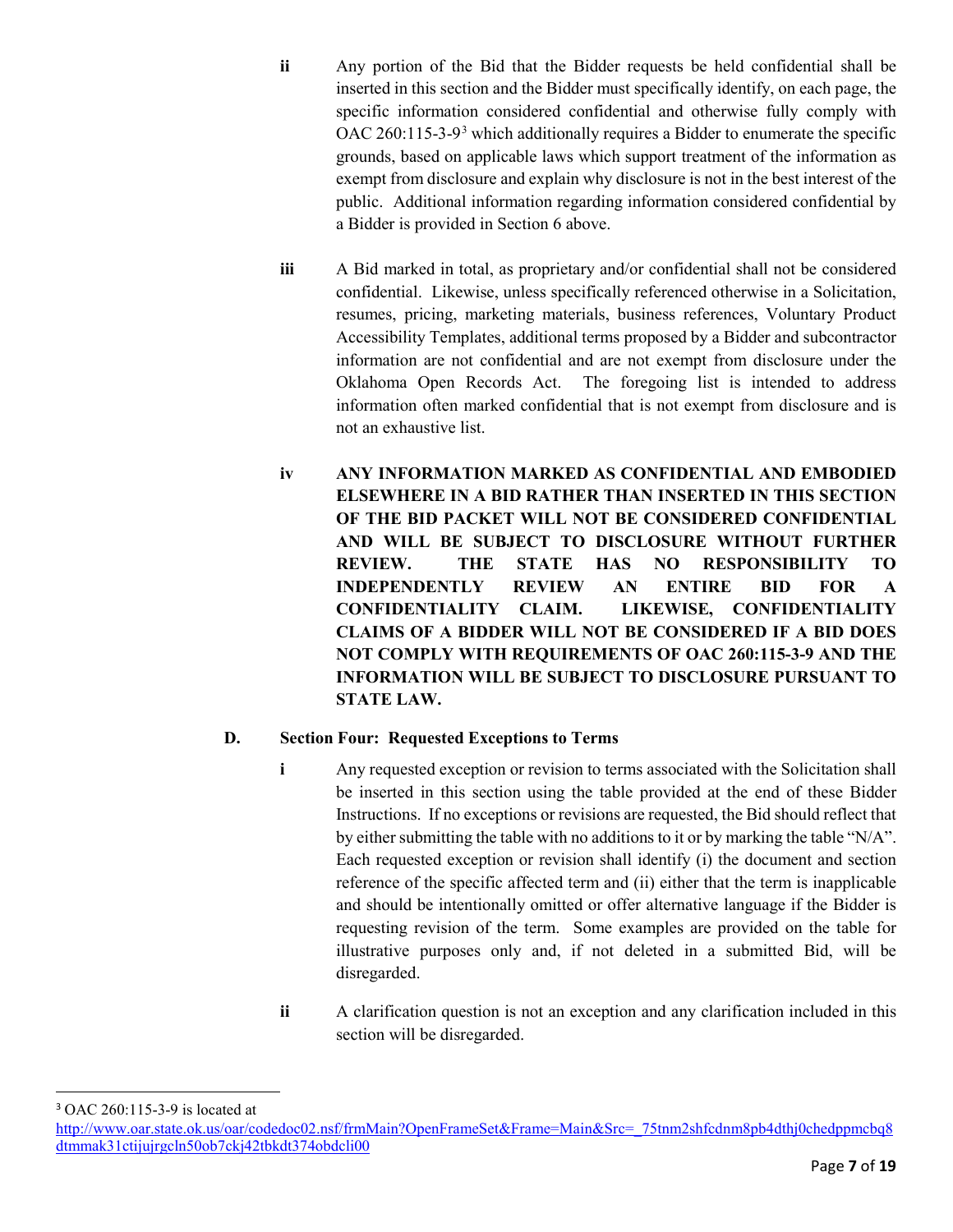- **iii** If the Bid contains a copy of existing terms between the Bidder and the State that the Bidder believes are applicable to the Acquisition, the Bidder need not take exceptions to the General Terms; however, the remainder of terms and contents of a document related to the Solicitation including, without limitation, all attachments, appendices and exhibits remain applicable and are not supplanted by such existing terms. Therefore, any exception to portions of the Solicitation or other related documents, other than General Terms must be included in this section as an exception.
- **iv THE STATE HAS NO RESPONSIBILITY TO INDEPENDENTLY REVIEW AN ENTIRE BID FOR EXCEPTIONS AND ANY EXCEPTION EMBODIED IN ANOTHER SECTION OF THE BID OR IN A FORMAT OTHER THAN THE PROVIDED TABLE WILL NOT BE CONSIDERED. LIKEWISE, AN EXCEPTION EXPRESSING ONLY GENERAL DISAGREEMENT WITH A TERM OR A GENERAL EXCEPTION TO A SOLICITATION, WITHOUT SUGGESTED ALTERNATIVE WORDING OR IDENTIFYING THAT THE TERM SHOULD BE INTENTIONALLY OMITTED, WILL NOT BE CONSIDERED.**

### **E. Section Five: Additional Bidder Terms**

Any additional terms that the Bidder requests be applicable to the Contract shall be inserted in this section and shall be provided in Word format. **THE STATE HAS NO RESPONSIBILITY TO INDEPENDENTLY REVIEW AN ENTIRE BID FOR ADDITIONAL TERMS AND ANY SUCH TERMS NOT SUBMITTED IN THIS SECTION OF THE BID SHALL NOT BE CONSIDERED.** Should a Bidder be awarded a Contract, neither the State nor a customer shall be required to execute additional documents not included in a Bid. For example, if a Bidder typically uses an ordering document in connection with an acquisition, the ordering document template shall be included in the Bid.

## **F. Section Six: Existing Terms between Bidder and State**

A copy of any existing terms, mutually executed by the Bidder and the State, that the Bidder believes are applicable to the Acquisition shall be inserted in this section. Any existing terms not submitted in this section of the Bid shall not be considered.

### **G. Section Seven: Executive Summary**

The Bidder's executive summary shall be inserted in this section. Marketing information, general company information and other similar information should be included in the executive summary and should not be included in other sections of the Bid.

#### **H. Section Eight: Response to Solicitation Specifications and Requirements**

- **i** The portion of the Bid to be inserted in this section shows the ability of the Bidder to meet or exceed Solicitation specifications and requirements.
- **ii** If a VPAT is required, the URL link to the Bidder's VPAT shall be inserted in this section at the Bid Packet page referencing the VPAT.
- **iii** If an information technology Security Certification and Accreditation Assessment is required, the completed Assessment shall be inserted in this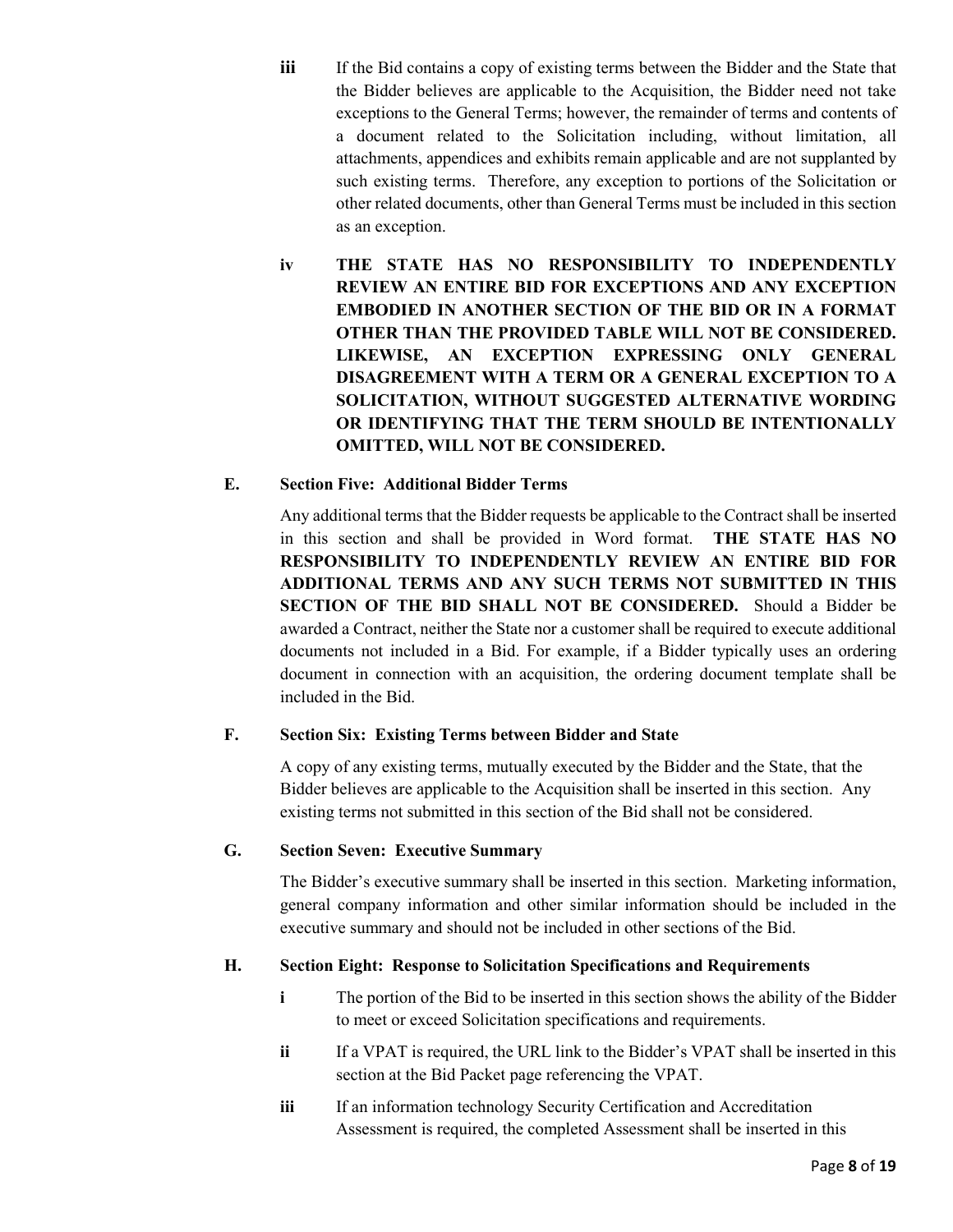section at a Bid Packet page referencing the Security Accreditation Assessment. The Assessment is located online at: [https://omes.ok.gov/sites/g/files/gmc316/f/SecurityCertification-R\\_0.xlsx.](https://omes.ok.gov/sites/g/files/gmc316/f/SecurityCertification-R_0.xlsx)

- **iv** The proposed service level agreements shall be inserted in this section at a Bid Packet page referencing the proposed Service Level Agreements.
- **v** The proposed draft Statement of Work (Work Plan) shall be inserted in this section at a Bid Packet page referencing the proposed Statement of Work.
- **vi** Provide a timeline that has a state seed to sale solution functional no later than 6 months from date of PO issuance.
- **vii** Provide an implementation plan for training and technical assistance
- **viii** Project definition to demonstrate a complete understanding of the deliverables
- **ix** Description of operational solution and organizational methods for completing the project including workflow illustrations; project management tools, and a list of all officers and personnel.
- **x** Project schedule including milestones and timelines
- **xi** Financial issues that might affect the project and timelines
- **xii** Project administration demonstrating the methods for managing the project
- **xiii** Quality control methods to ensure the project is continually evaluated and measures are in place to maintain quality.
- **xiv** Risk assessment including potential risks and mitigation plans
- **xv** Project staffing including names, roles and responsibilities.

## **I. Section Nine: Pricing**

Pricing associated with the Bid shall be inserted in this section and shall be in the required structure set forth above in Section 8.1, if any.

**i** Payments will be made based on final and approved deliverables. Provide total cost by deliverable. Include breakdown within each deliverable for further detailed description if necessary. Price proposed will be a firm fixed price to accomplish completion of the deliverable.

#### **Deliverables Cost**

| DELIVERABLE ITEM                                              | COST |
|---------------------------------------------------------------|------|
| Deliverable 1: Project Kickoff Meeting                        |      |
| Deliverable 2: Project Charter and Plan                       |      |
| Deliverable 3: Requirements Analysis, Development and Testing |      |
| Deliverable 4: Implementation and Set Up                      |      |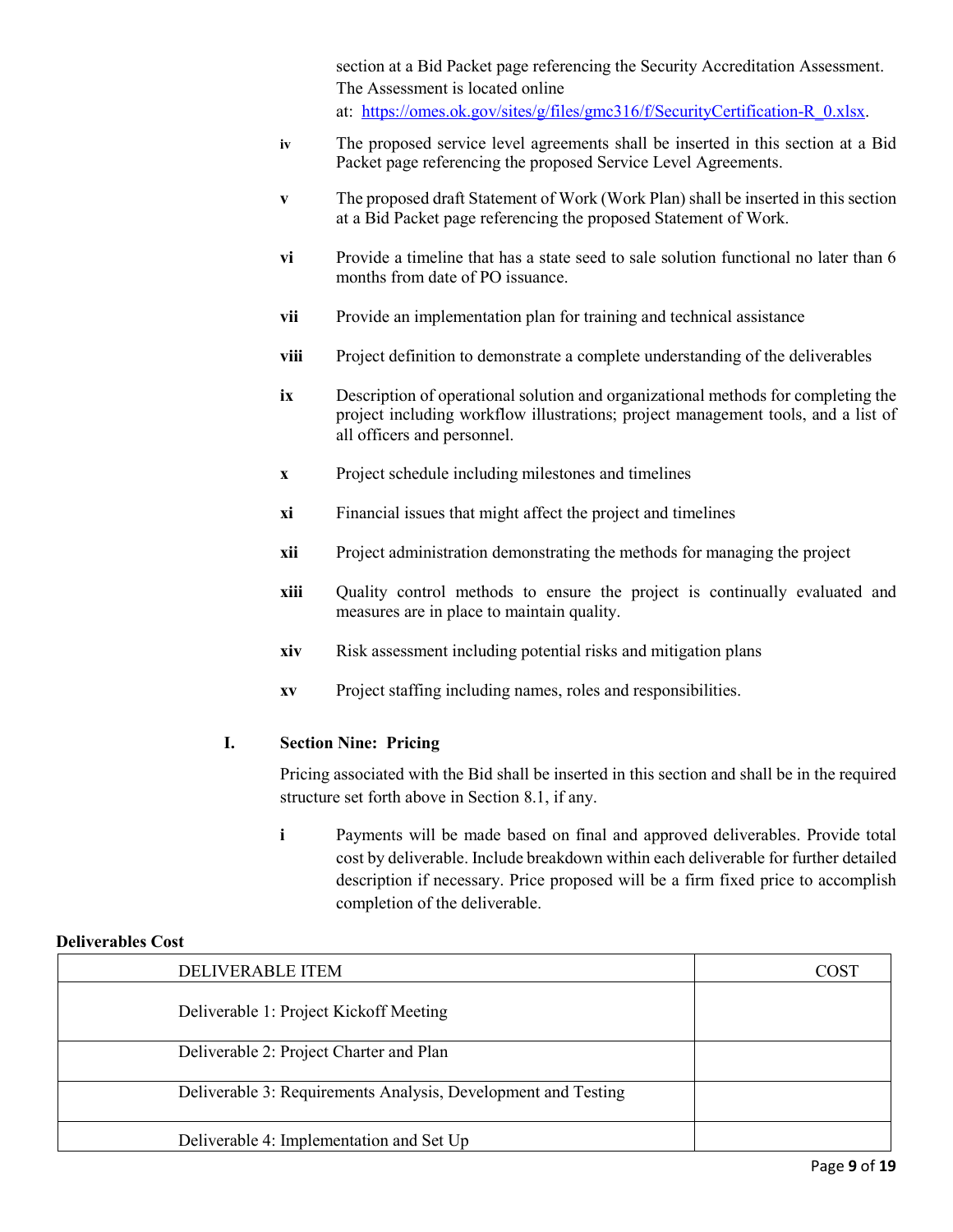| Deliverable 5: OMMA (STATE) and Licensed Entities Training Program |  |
|--------------------------------------------------------------------|--|
| Deliverable 6: ONGOING MAINTENANCE AND SUPPORT                     |  |

**ii** The price proposed in response to this section must be a single, all-inclusive cost to include all applicable software licensing, software maintenance, hosting, help desk support, training, and reporting required by the solicitation specifications. The price proposed will be a rate to be paid quarterly in arrears beginning at golive. For the first year's maintenance the initial quarter will be pro-rated based on the actual go-live date and the quarterly price divided by 3 (monthly rate).

#### **Annual Hosting and Maintenance Cost**

| <b>Contract Period</b> | <b>Quarterly Price</b> | Annual Price (Quarterly Price X 4) |
|------------------------|------------------------|------------------------------------|
| Year 1                 |                        |                                    |
| Year 2                 |                        |                                    |
| Year 3                 |                        |                                    |
| Year 4                 |                        |                                    |
| Year 5                 |                        |                                    |
| Year 6                 |                        |                                    |
| Year 7                 |                        |                                    |
| Year 8                 |                        |                                    |
| Year 9                 |                        |                                    |
| Year 10                |                        |                                    |

#### **Additional Consultation and Support Services Cost (As needed)**

- **iii** Provide proposed cost and labor categories applicable to additional work that may be required due to statutory or business processes changes during the agreement period. All work performed pursuant to this line item must be approved through a mutually agreed-upon statement of work (SOW) detailing work to be performed, timelines, deliverables, acceptance criteria, and cost. No additional work will be performed or costs incurred by the Supplier prior to execution of an SOW by both parties and a purchase order or change order has been issued and provided to the Supplier.
- **iv** Provide cost detail and proposed rate(s) for each year of the agreement period in a separate attachment. Travel costs will not be reimbursed in addition to the hourly rate(s).
- **v** The initial contract period (Date of Award through June 30, 2020) will include an estimated 100 hours for enhancements requested and approved by the OSDH following go-live. An SOW must be agreed upon and approved by the OSDH Contract Monitor and OSDH IT Strategist prior to utilization of these hours. The purchase order issued for the initial contract period including these hours will fulfill the above requirement for a purchase order or change order in addition to the agreed-upon SOW. Payments under this SOW will be based upon agreed-upon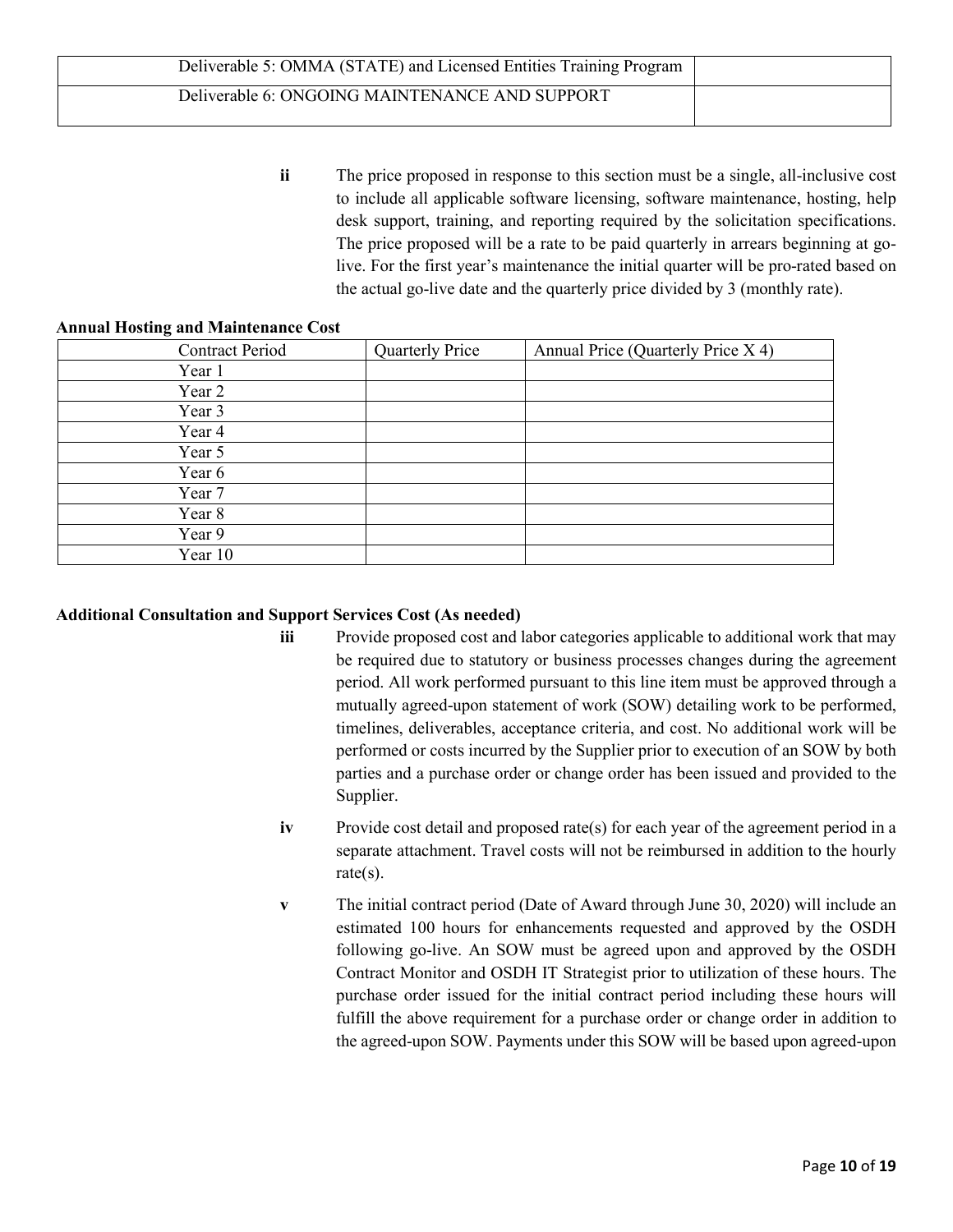milestones, not hourly billing. The hourly rates and 100 hours are used for budgetary estimate purposes only.

### **Licensee Costs**

**vi** Identify any additional costs that will be passed on to the licensed entities for required use of the solution. Licensee costs will be considered in evaluation of cost proposals. Provide any estimated costs to implement/onboard new licensees separately from any annual costs to licensees. Provide an estimated average cost in response to this section.

### **J. Section Ten: Offer of Value-Added Products and/or Services**

If a Bid includes an offer of value-added products and/or services, such offer shall be inserted in this section and include associated pricing and any other information relevant to such value-added offer. However, the State is not obligated to purchase value-added products or services.

### **K. Section Eleven: Financial Information**

Any required financial and associated information shall be inserted in this section.

### **L. Section Twelve: Business References**

Provide three (3) references from customers where similar work was performed including description of previous or current projects and the outcomes. The reference description should identify the relationship to the Supplier, the previous or current project scope, and the outcomes to date. References provided must contain a contact person with full contact information (i.e., current employer, telephone number, mailing address, e-mail address, and fax number).

#### **M. Section Thirteen: Additional Company Information**

- **i** Describe your organization's expertise in managing or overseeing projects that involve the operation of a statewide seed to sale inventory tracking solution for a medical marijuana program or comparable program.
- **ii** Describe your organization's experience in designing or implementing software, programs, or systems for the exchange of data/information and the ability to interact with other systems. Describe the project scope and your organization's role in the project (lead, sub-contractor, etc.) in these efforts.
- **iii** Describe the relevant experience and titles of the staff who will be assigned to this project related to the deliverables described in the solicitation specifications.
- **iv** Provide a human resource management plan Detailed experience implementing the proposed solution, specifically identifying experience working with outside vendors, government agencies and private entities
- **v** Describe the relevant experience in working with cannabis businesses, licensing companies, other software vendors, and state agencies in implementing statewide seed to sale inventory tracking or similar solutions.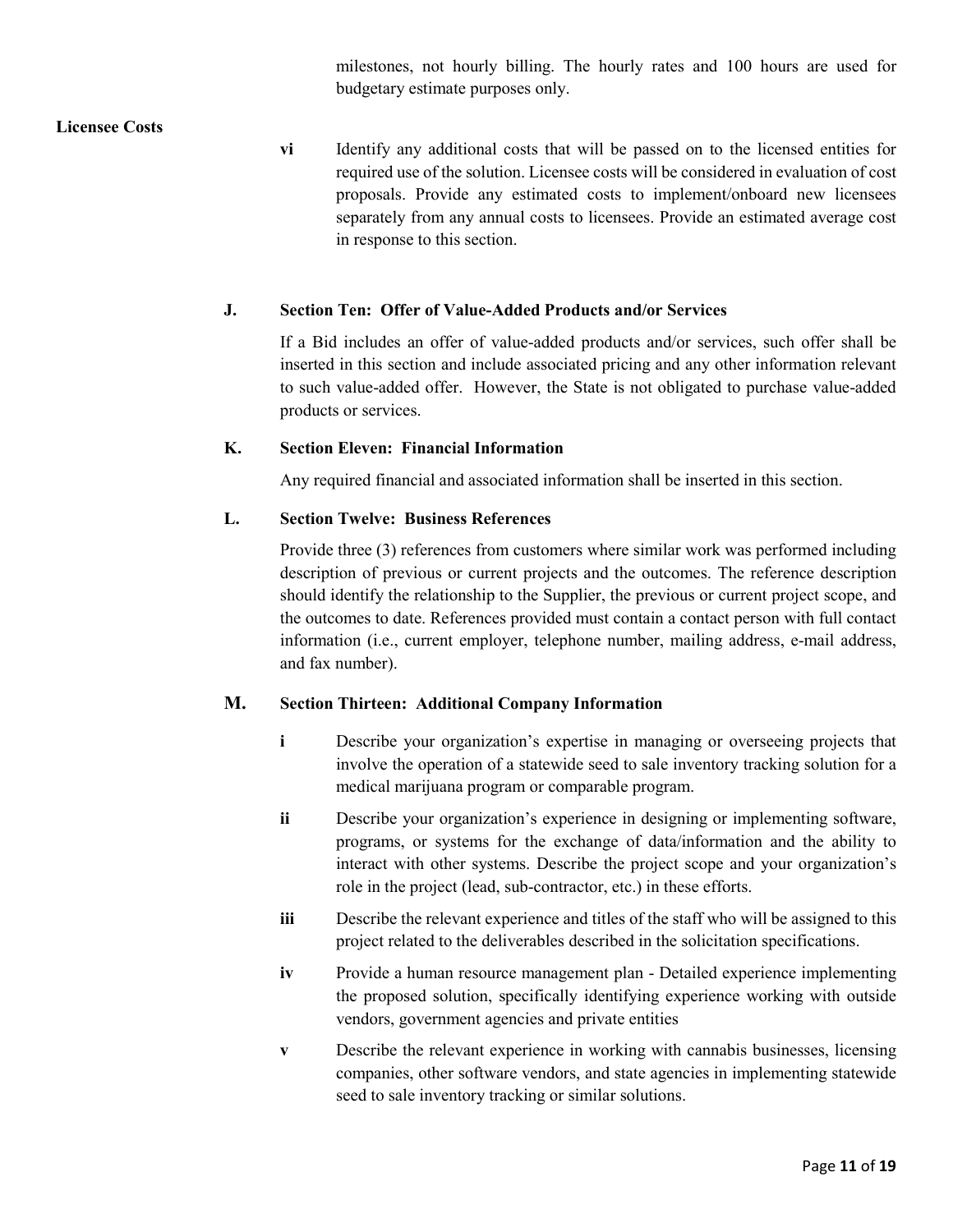- **vi** Describe experience in integrating licensee data with third party data and the uses of the integrated data.
- **vii** Provide at least three (3) examples of similar projects where the project was delivered on time and within budget.
- **viii** Provide at least three (3) examples of similar projects where the project was not delivered on time and within budget. Describe the challenges which occurred during the project, how your firm responded to those challenges to mitigate impact to the customer timeline and/or budget, and how lessons learned from that experience have been incorporated to future/current projects.
- **ix** Describe methodology for managing past issues and risks including a mitigation that was implemented for a risk in a past project.
- **x** Describe your organization's current activities including management, technology, and types of connections. Specifically:

Management including:

- Divisions and reporting structure
- Stakeholder engagement process
- Process for managing change related to new use cases
- Crisis management
- Issue resolution

Technology including:

- Software currently in use
- Hosting environment
- Number and location of server environments (i.e., development, test, production)
- Current software version
- Describe proposed approach and experience in designing, implementing a Seed to Sale Solution statewide. Specifically:
- Ability and experience in designing, developing, and implementing processes and workflows.
- Ability and experience in designing, developing, and implementing an access point for registration, document retrieval and submission of test messages.
- Ability and experience providing outreach to medical marijuana licensed entities including providing assistance with internal workflow and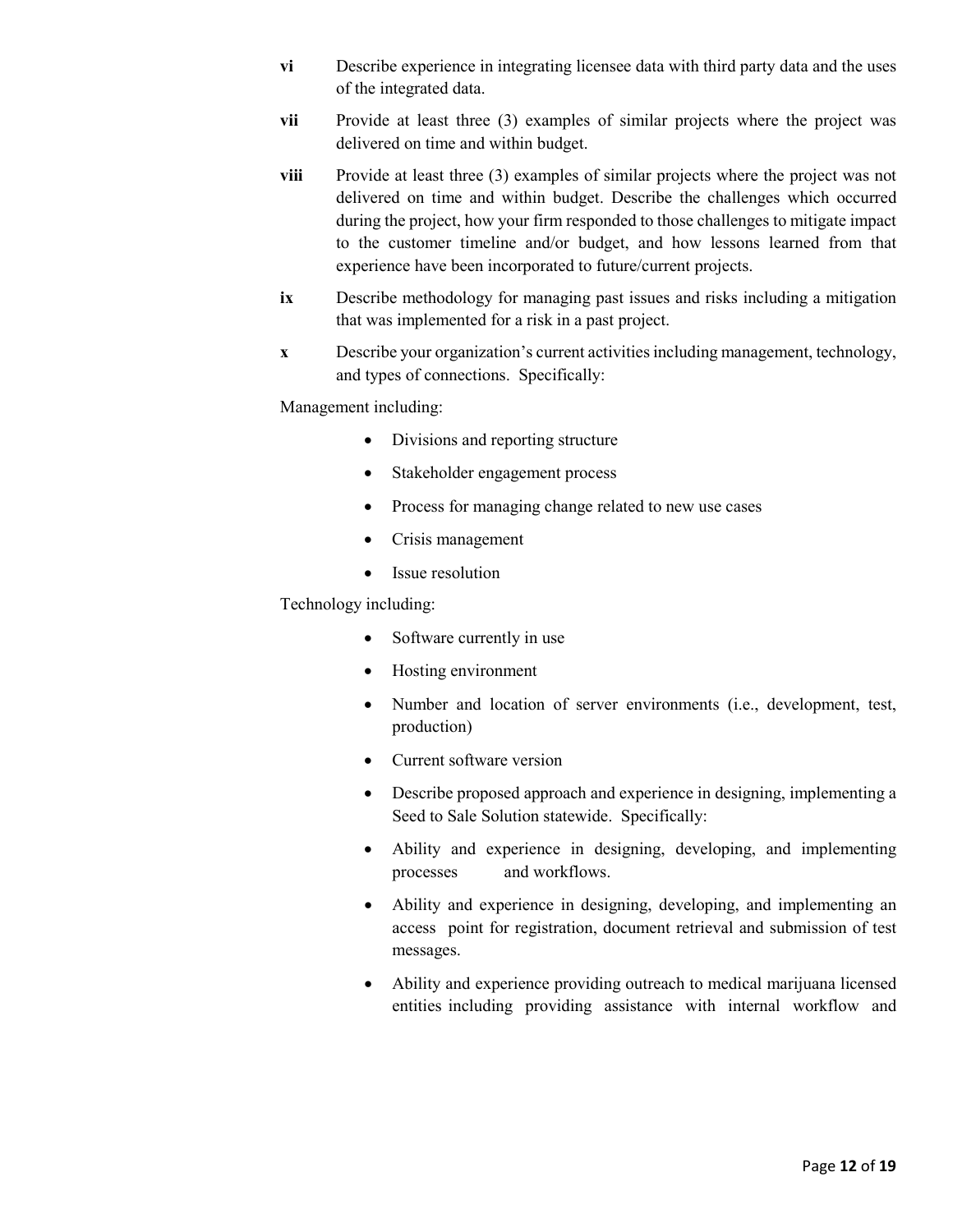integrating external entity information from the system into the workflow.

- Proposed hosting environment and provider.
- Frequency of database updates to external data (not to exceed agreed upon timeframe – 1 hour proposed).
- Supplier must identify how many versions back proposed solution allows.
- Supplier must identify frequency for updates and releases.
- **xi** Describe proposed approach in integrating with the state's Medical Marijuana License Solution, Complia. Specifically:
	- Ability to connect to external systems including methods of data exchange and integration tools.
	- Ability to send notifications to audit and compliance staff automatically
- **xii** Describe proposed approach and experience in creating specialized reports. Specifically:
	- Ability to receive, parse, absorb, and analyze current inventory
	- Ability to develop reporting dashboard including monthly reporting data, benchmarks, variances and visualization tools
- **xiii** Describe proposed approach and experience establishing interoperability with external systems including state systems
- **xiv** Describe your sustainability plan for providing the statewide cannabis seed to sale inventory tracking solution including operational, financial, technical sustainability and maintaining compliance with evolving state and federal regulations
- **9 Submission of Bid** 
	- **9.1 IT IS THE BIDDER'S SOLE RESPONSIBILITY TO SUBMIT INFORMATION IN THE BID AS REQUESTED AND IN COMPLIANCE WITH THE OKLAHOMA CENTRAL PURCHASING ACT AND ASSOCIATED OAC TITLE 260 RULES[4](#page-12-0) INCLUDING WITHOUT LIMITATION OAC 260:115-3-7 AND 260:115-3-11[5](#page-12-1)** . A submitted Bid is rendered as a legal offer and is required to be in strict conformity with these Bidder Instructions.
	- **9.2** A Bid shall be submitted in a single envelope, package or container and shall be sealed. E-mailed or facsimile Bid submittals shall not be accepted. **THE BID SHALL BE LABELLED TO THE ATTENTION OF THE CONTRACTING OFFICER IDENTIFIED ON THE BIDDER**

<span id="page-12-1"></span><sup>5</sup> OAC 260:115-3-7 and OAC 260:115-3-11 are located at

<span id="page-12-0"></span> <sup>4</sup> Oklahoma Administrative Code Title 260, Chapter 115 is located at

[http://www.oar.state.ok.us/oar/codedoc02.nsf/frmMain?OpenFrameSet&Frame=Main&Src=\\_75tnm2shfcdnm8pb4dthj0chedppmcbq8](http://www.oar.state.ok.us/oar/codedoc02.nsf/frmMain?OpenFrameSet&Frame=Main&Src=_75tnm2shfcdnm8pb4dthj0chedppmcbq8dtmmak31ctijujrgcln50ob7ckj42tbkdt374obdcli00_) [dtmmak31ctijujrgcln50ob7ckj42tbkdt374obdcli00](http://www.oar.state.ok.us/oar/codedoc02.nsf/frmMain?OpenFrameSet&Frame=Main&Src=_75tnm2shfcdnm8pb4dthj0chedppmcbq8dtmmak31ctijujrgcln50ob7ckj42tbkdt374obdcli00_)

[http://www.oar.state.ok.us/oar/codedoc02.nsf/frmMain?OpenFrameSet&Frame=Main&Src=\\_75tnm2shfcdnm8pb4dthj0chedppmcbq8](http://www.oar.state.ok.us/oar/codedoc02.nsf/frmMain?OpenFrameSet&Frame=Main&Src=_75tnm2shfcdnm8pb4dthj0chedppmcbq8dtmmak31ctijujrgcln50ob7ckj42tbkdt374obdcli00_) [dtmmak31ctijujrgcln50ob7ckj42tbkdt374obdcli00](http://www.oar.state.ok.us/oar/codedoc02.nsf/frmMain?OpenFrameSet&Frame=Main&Src=_75tnm2shfcdnm8pb4dthj0chedppmcbq8dtmmak31ctijujrgcln50ob7ckj42tbkdt374obdcli00_)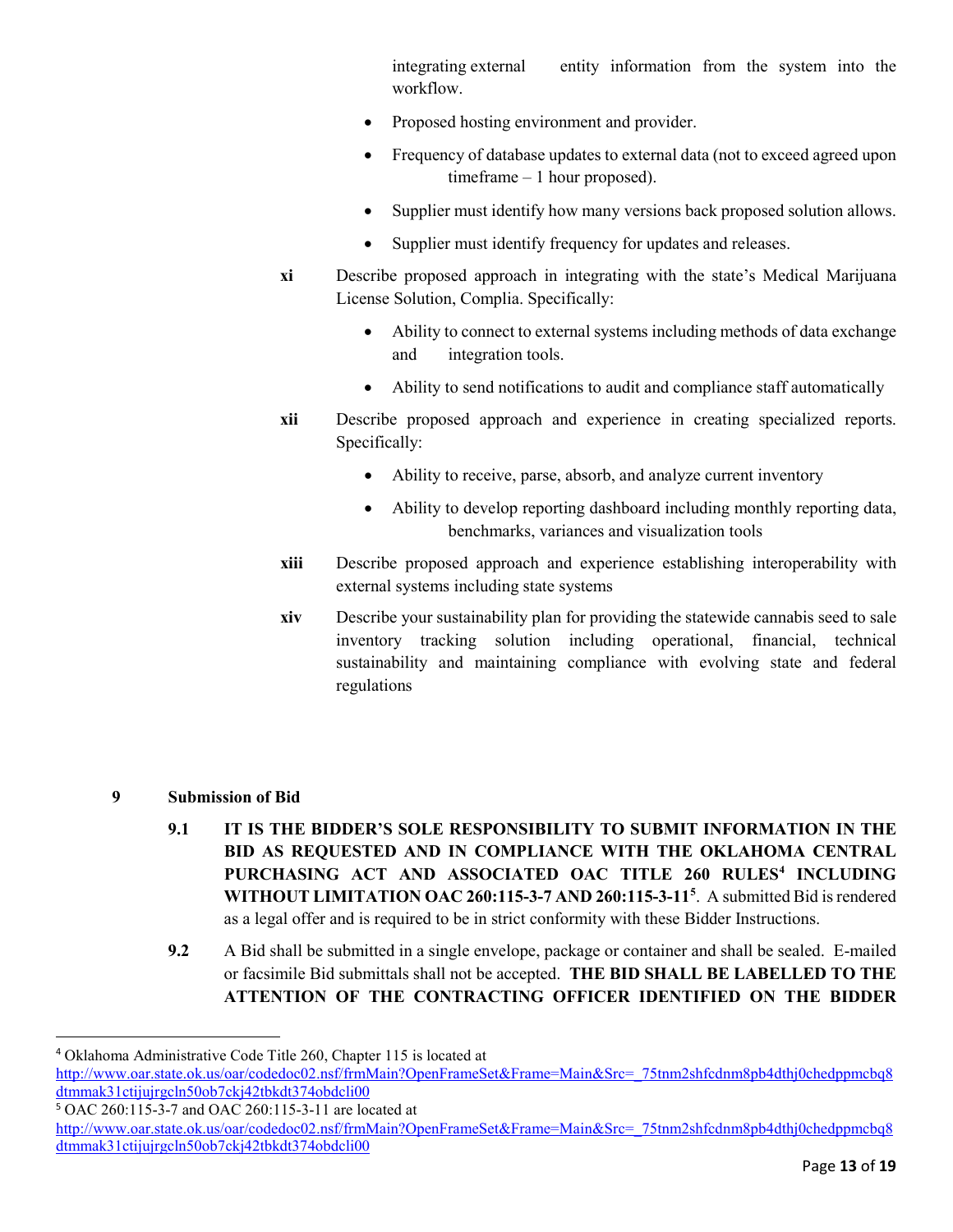**INSTRUCTIONS COVER PAGE AND THE SOLICITATION NUMBER AND BID RESPONSE DUE DATE AND TIME ARE REQUIRED TO BE ON THE FACE OF THE SINGLE ENVELOPE, PACKAGE OR CONTAINER.** The legal name and complete address of the Bidder shall be placed in the upper left corner of the single envelope, package or container.

- **9.3** Each Bidder must submit two (2) copies of the Bid and is highly encouraged to submit its Bid on a thumb drive in "a machine readable" format, meaning the Bid can be automatically read and processed by a computer. One (1) copy of the Bid shall be marked as the original and will be considered the official Bid for all purposes, provided however, should the copy marked as original be lost, damaged or destroyed, the second copy will then be considered the official Bid. Thus, it is imperative that the two Bid copies are identical. The State shall have no liability or responsibility for any difference between the two Bid copies. All Bids shall be legibly written or typed. Unnecessarily elaborate brochures or other presentations beyond those necessary to present a complete and effective Bid are not desired.
- **9.4** Pursuant to OAC 260:115-3-7, in addition to other instructions pertaining to samples, if the Solicitation requires or allows submission of a sample with a Bid, the cost associated with the sample shall be paid by the Bidder. Any sample must be received no later than the Bid Response Due Date and Time and each sample must be identified by Bidder name, Bidder address, Solicitation Number and Bid Response Due Date and Time on both the sample container and the sample shipping container. If return of a sample is stipulated in a Bid, if not destroyed by testing, the sample may be returned at the Bidder's expense except the State Purchasing Director may retain a sample submitted by a successful Bidder to ensure products or items delivered meet the Solicitation specifications.
- **9.5** Unless otherwise specified in the Solicitation, (i) manufacturers' names, brand names, information, and/or catalog numbers listed in a specification are for informational purposes and not intended to limit competition and (ii) a Bidder may offer any brand for which it is an authorized representative, which meets or exceeds the specification for any item(s). Bidder shall offer new items of current design and technology unless the Solicitation specifies older models or versions, or used, reconditioned, or remanufactured products are acceptable. Warranties in either case should be the same. However, if a Bid is based on equivalent products, the Bid is required to state the manufacturer's name and number. The Bid shall also explain in detail the reason(s) why the proposed equivalent will meet the specifications and not be considered an exception thereto. Reference to literature submitted with a previous Bid shall not satisfy a specification or requirement of the Solicitation associated with the present Bid. Any previous solicitation or resultant contract shall not be depended upon, perceived or interpreted to have any relevance to the Solicitation.
- **9.6** Bids shall remain a firm offer for a minimum of one hundred twenty (120) days after the Bid Response Due Date. Any usage amounts set forth in the Solicitation are estimates and are not guaranteed to be purchased.
- **9.7** Unless the Solicitation specifies otherwise, a Bidder shall submit a firm, fixed price for the term, including optional renewal terms, of the Contract. The Bidder guarantees unit prices to be correct.
- **9.8** In accordance with 74 O.S. §85.40, all travel expenses to be incurred by Supplier in performance of the Contract shall be included in the total Bid price/contract amount. Travel expenses include,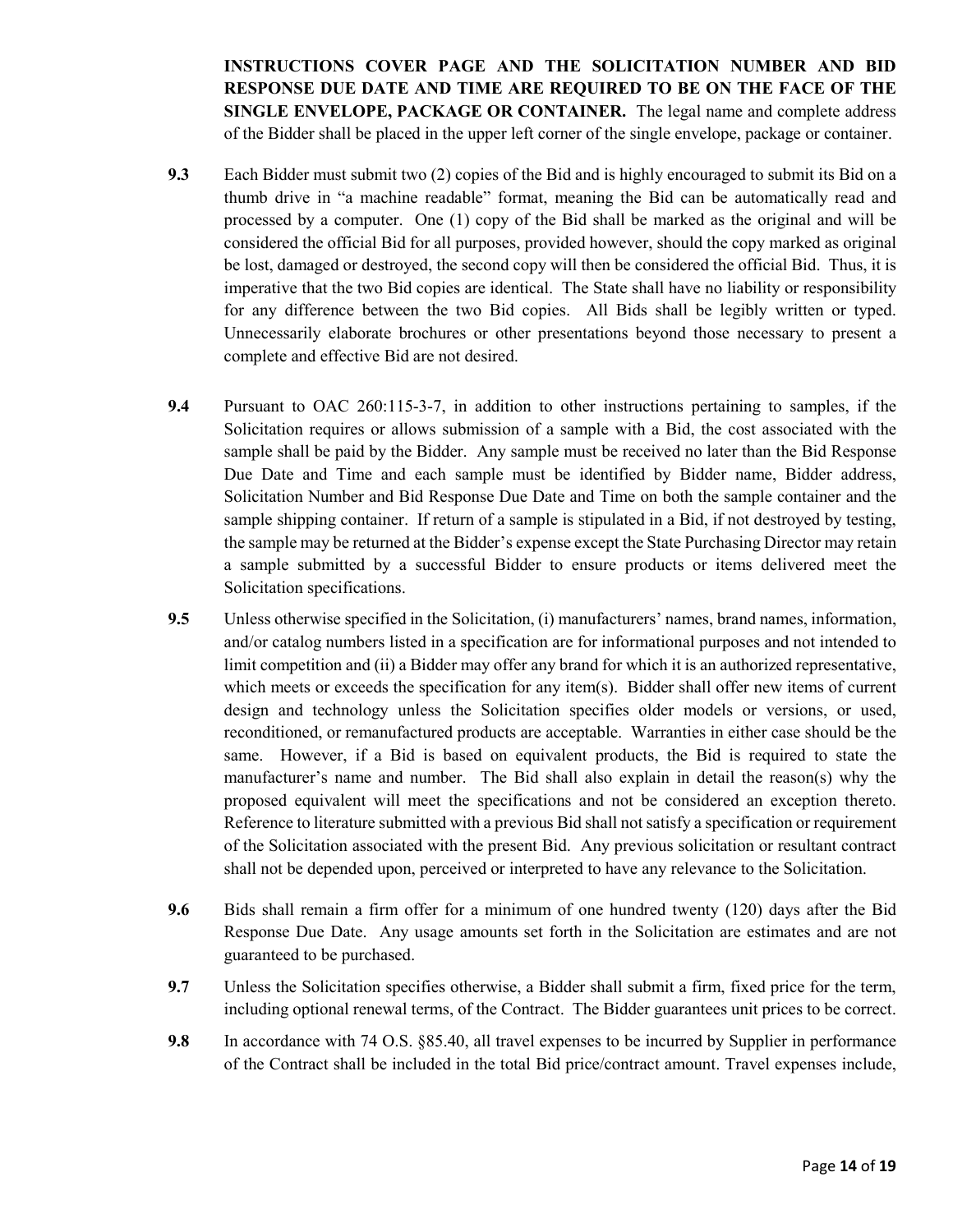but are not limited to, transportation, lodging and meals. Examples of other miscellaneous travel expenses are referenced in §10.14 of the Statewide Accounting Manual<sup>[6](#page-14-0)</sup>.

- **9.9** A Bid containing early payment discounts may be evaluated when making an award. If a Bidder wishes to offer an early payment discount, the Bid must include available discount percentages for no less than ten (10) days payment, increasing in five (5) day increments up to thirty (30) days. The discount percentages shall be expressed in a half or whole percentage, with the minimum discount percentage being 0.5%. The State is not obligated to utilize an offered discount.
- **9.10** All costs incurred by the Bidder for Bid preparation and participation shall be the sole responsibility of the Bidder and the Bidder shall not be reimbursed for any such costs. By submitting a Bid, Bidder agrees not to make any claims for damages or have any rights to damages in connection with the Solicitation
- **9.11** For consistency of contract structure, certain State terms may be marked "Intentionally Omitted". If so, no response is expected.
- **9.12** After review of a Bidder's submitted documents and information, the State may require additional terms related to a Solicitation in which customer data will be accessed, processed or stored by a Supplier.
- **9.13** Each Bid is required to include relevant information for a designated contact to receive notice, approvals and requests allowed or required by the terms of the Contract.

## **10 Bid Withdrawal, Bid Change and Alternate Bid**

- **10.1** Except as authorized by the State Purchasing Director after proof by the Bidder that a significant error by the Bidder exists in the Bid, a Bid may not be withdrawn after the Bid Response Due Date and Time. If the Bidder wishes to withdraw a Bid prior to the Bid Response Due Date and Time, the Bidder shall submit a written withdrawal request to the State Purchasing Director in accordance with OAC 260:115-3-13<sup>[7](#page-14-1)</sup>.
- **10.2** Except as requested by the State, a Bid may not be changed after the Bid Response Due Date and Time. If the Bidder needs to change a submitted Bid prior to the Bid Response Due Date and Time, the Bidder shall withdraw the originally submitted Bid and a new Bid shall be submitted to the State by the Bid Response Due Date and Time in accordance with Section 9 and include the following statement on the superseding Bid cover page: **"THIS BID SUPERSEDES THE BID PREVIOUSLY SUBMITTED" AND "SUPERSEDING BID" MUST APPEAR ON THE FACE OF THE SINGLE ENVELOPE, PACKAGE, OR CONTAINER.**
- **10.3** A Bidder may submit one or more Alternate Bids. Any Alternate Bid submitted shall be a complete Bid and shall be clearly identified as an Alternate Bid on the (i) upper left corner of a single envelope, package, or container in which the Alternate Bid is submitted and (ii) Alternate Bid Cover Page. If more than one Alternate Bid is submitted, the identification on the envelope, package or container shall refer to Alternate Bid 1, Alternate Bid 2, etc.

<span id="page-14-1"></span><span id="page-14-0"></span><sup>&</sup>lt;sup>6</sup> Statewide Accounting Manual is located at [https://omes.ok.gov/sites/g/files/gmc316/f/StatewideAccountingManual.pdf.](https://omes.ok.gov/sites/g/files/gmc316/f/StatewideAccountingManual.pdf) <sup>7</sup> OAC 260:115-3-13 is located at

[http://www.oar.state.ok.us/oar/codedoc02.nsf/frmMain?OpenFrameSet&Frame=Main&Src=\\_75tnm2shfcdnm8pb4dthj0chedppmcbq8](http://www.oar.state.ok.us/oar/codedoc02.nsf/frmMain?OpenFrameSet&Frame=Main&Src=_75tnm2shfcdnm8pb4dthj0chedppmcbq8dtmmak31ctijujrgcln50ob7ckj42tbkdt374obdcli00_) [dtmmak31ctijujrgcln50ob7ckj42tbkdt374obdcli00.](http://www.oar.state.ok.us/oar/codedoc02.nsf/frmMain?OpenFrameSet&Frame=Main&Src=_75tnm2shfcdnm8pb4dthj0chedppmcbq8dtmmak31ctijujrgcln50ob7ckj42tbkdt374obdcli00_)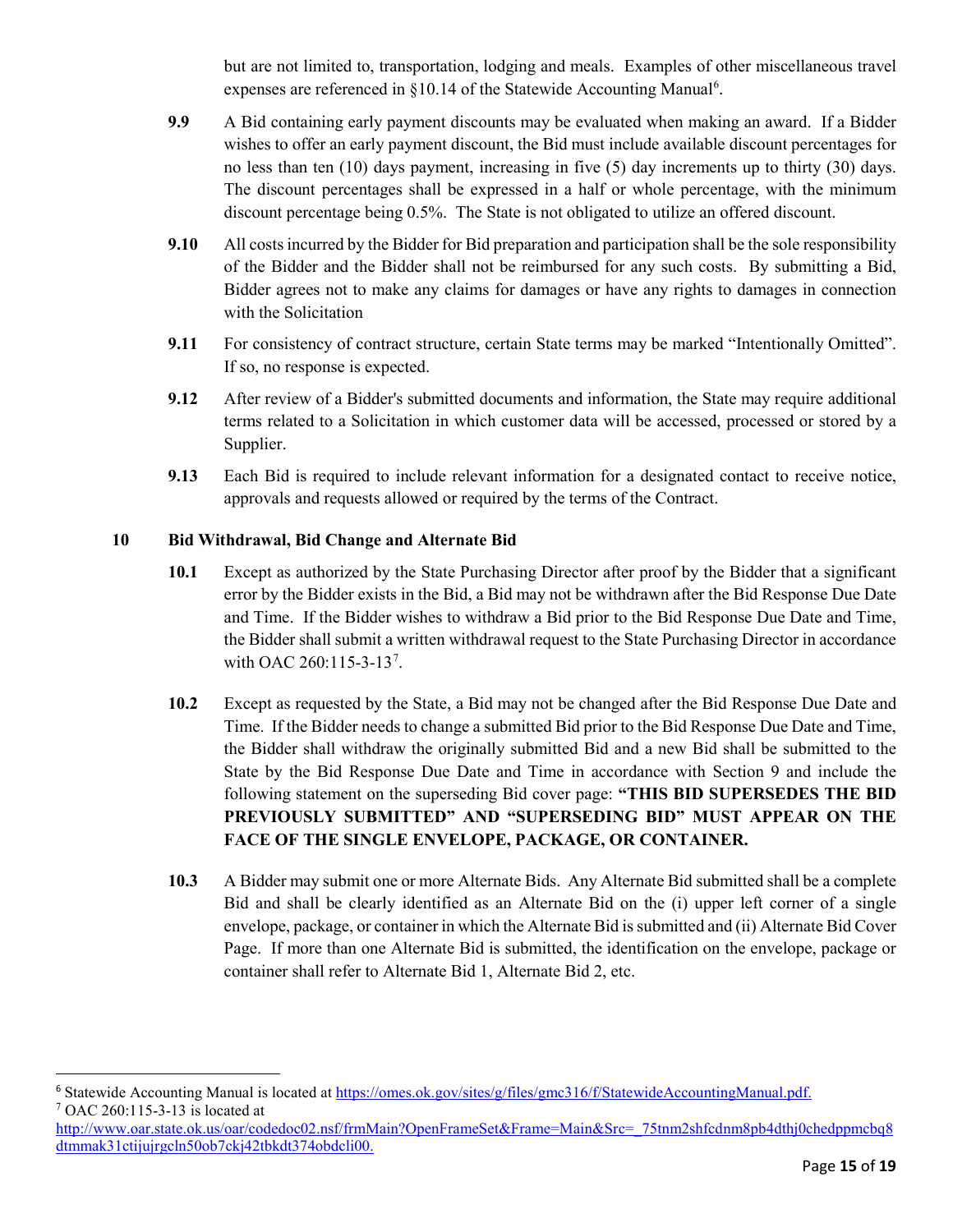### **11 Bid Rejection**

- **11.1** The Bidder's failure to submit required information may cause its Bid to be rejected. Additionally, a Bid received after the Bid Response Due Date and Time **SHALL BE DEEMED NON-RESPONSIVE AND SHALL NOT BE CONSIDERED**. Failure to comply with these Bidder Instructions or Solicitation requirements may result in the Bid being disqualified from evaluation.
- **11.2** A Bid may be rejected when the Bidder imposes terms or conditions that would modify requirements of the Solicitation or limit the Bidder's liability to the State. Other possible reasons for rejection of Bids are listed in OAC 260:115-3-5 and 260:115-7-32(h)<sup>[8](#page-15-0)</sup>.
- **11.3** Attempts to impose unacceptable conditions on the State or impose alternative terms not in the best interest of the State shall not be tolerated. Continued attempts to impose unacceptable conditions or terms on the State shall result in a determination of non-responsiveness of the Bid due to lack of compliance with the terms and conditions of negotiation or the Solicitation.
- **11.4** Whenever the terms "shall", "must", "will", or "is required" are used in the Solicitation, the specification being referred to is a mandatory specification of the Solicitation. Failure to meet any mandatory specification may cause rejection of a Bid.
- **11.5** Whenever the terms "can", "may", or "should" are used in the Solicitation, the specification being referred to is a desirable item and failure to provide any item so termed shall not be cause for rejection of a Bid.

## **12 Bid Public Opening**

Sealed Bids may be opened upon public request at the time and date specified herein as the Bid Response Due Date and Time.

## **13 Evaluation**

- **13.1** A responsive Bid will proceed to the evaluation process. Unless the Solicitation specifies that "best value" criteria will be used to determine award, Bids shall be evaluated on "lowest and best" criteria.
- **13.2** Pursuant to OAC 260:115-7-32, Bidder past performance as a Supplier may be considered when evaluating a Bid.
- **13.3** Pursuant to 74 O.S. §85.44E, a Bid submitted by a service-disabled veteran business that does business in Oklahoma or maintains an Oklahoma office or place of business will be given a threepercentage point bonus preference in scoring the Bid.
- **13.4** The State reserves the right to require demonstrations, clarifications and additional documentation from any or all responding Bidders. Each Bidder should be prepared to participate in oral presentations and demonstrations to define the Bid, to introduce the Bidder's team and to respond to questions regarding the Bid if required by the State prior to award.

<span id="page-15-0"></span> <sup>8</sup> OAC 260:115-3-5 and 260:115-7-32 is located at:

http://www.oar.state.ok.us/oar/codedoc02.nsf/frmMain?OpenFrameSet&Frame=Main&Src= 75tnm2shfcdnm8pb4dthj0chedppmcbq8 [dtmmak31ctijujrgcln50ob7ckj42tbkdt374obdcli00\\_](http://www.oar.state.ok.us/oar/codedoc02.nsf/frmMain?OpenFrameSet&Frame=Main&Src=_75tnm2shfcdnm8pb4dthj0chedppmcbq8dtmmak31ctijujrgcln50ob7ckj42tbkdt374obdcli00_)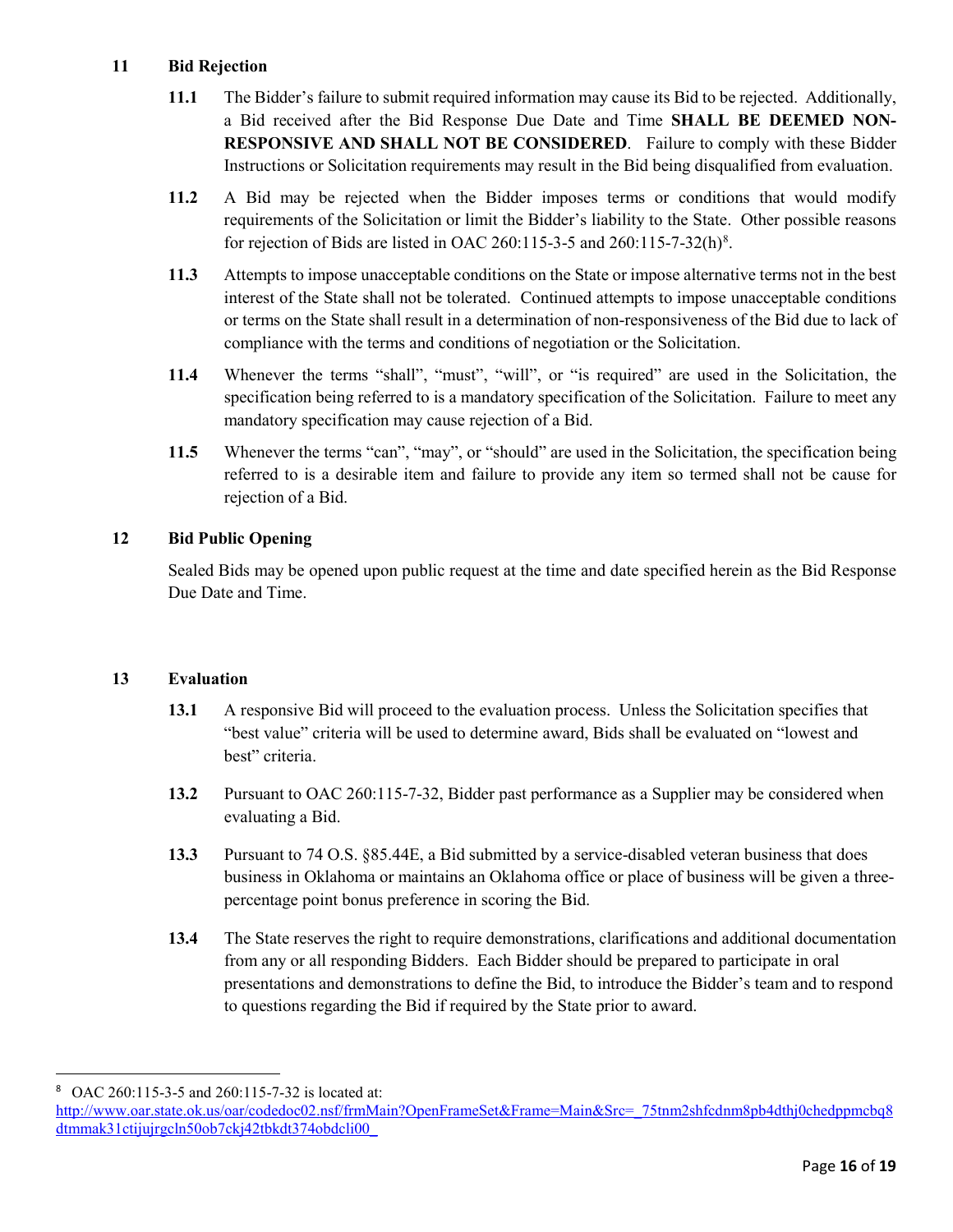#### **14 Competitive Negotiations of Offers**

- **14.1** The State reserves the right to negotiate with none or one or more Bidders responding to the Solicitation and may negotiate any or all content of the Bid to obtain the best value for the State. Negotiations may be conducted in person, in writing or by electronic means and shall only be conducted with potentially acceptable Bids.
- **14.2** Negotiations could entail discussions on products, services, pricing, contract terminology or any other issue material to an award decision or that may mitigate the State's risks. The State shall consider all issues arising from the Bid to be negotiable and will not be artificially constrained by internal corporate policies. In the event of prolonged contract negotiations due to the number and/or significance of exceptions taken, lack of Bidder responsiveness or other failure to close contract negotiations that are not caused by the State, the State may, in its discretion, offer a successful Bidder a shorter contract term.
- **14.3** Firms that contend a lack of flexibility because of corporate policy on a particular negotiation item shall face a significant disadvantage and may not be considered.
- **14.4** Terms, conditions, prices, methodology, or other features of the Bid may be subject to negotiations and subsequent revision. As part of the negotiations, the Bidder may be required to submit supporting financial, pricing, and other data in order to allow a detailed evaluation of the feasibility, reasonableness, and acceptability of the Bid.
- **14.5** The requirements of the Solicitation and any terms marked as non-negotiable after the section title shall not be negotiable and shall remain unchanged unless the State determines that a change in such requirements or terms is in the best interest of the State.
- **14.6** The State may request a BAFO and shall determine the scope and subject of any BAFO request. However, the Bidder should not expect an opportunity to otherwise strengthen its Bid and should submit its best Bid based on the terms and conditions set forth in the Solicitation. Any information offered outside the scope of the BAFO request will not be considered and will be disregarded.

## **15 Award of Contract**

- **15.1** As specified in a Solicitation, the State may award the contract to more than one Bidder by awarding the contract(s) by item or groups of items or may award the contract on an all or none basis, whichever is deemed to be in the best interest of the State.
- **15.2** In order to receive an award or payments from the State, a Bidder must be registered **as both a Bidder and as a Supplier** and must maintain the registration prior to any Contract renewal term. The registration process may be completed electronically at the following link: [https://omes.ok.gov/services/purchasing/vendor-registration.](https://omes.ok.gov/services/purchasing/vendor-registration)
- **15.3** Pursuant to Oklahoma Attorney General Opinion No. 06-23, any Bidder that has assisted in preparing the Solicitation or developing the procurement terms, either directly or indirectly, is precluded from being awarded the Contract or from securing a sub-contractor that has provided such services.
- **15.4** Prior to award, the State may choose to request information from the Bidder to demonstrate its financial status and performance. If the Bidder is a subsidiary of another entity, the last three years audited financial statements of three years tax returns for the parent company may also be required.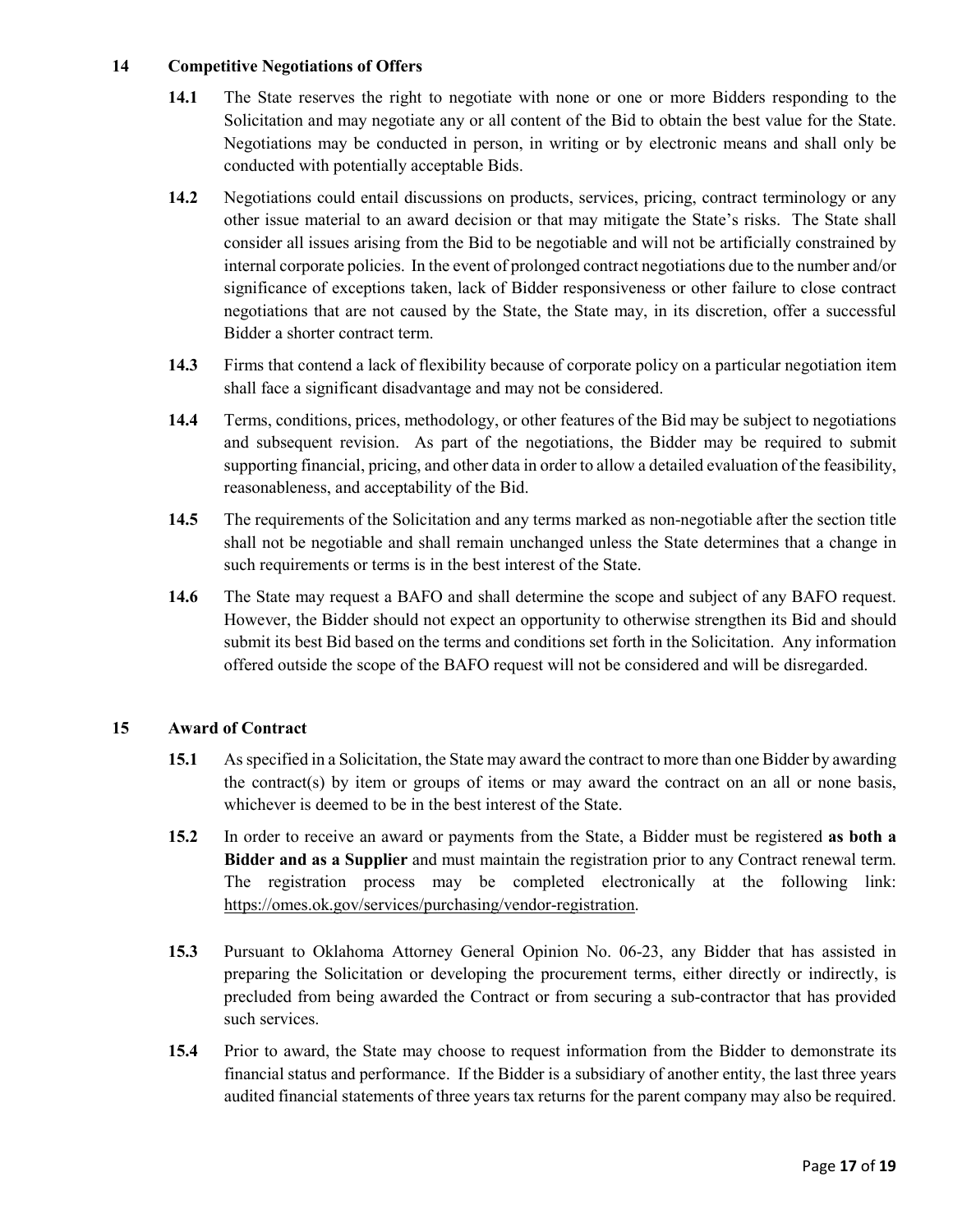The State reserves the right, in its sole discretion, to determine a Bidder's financial status and to withhold award to a Bidder who is not deemed financially responsible.

**15.5** A notice of award may be in the form of a purchase order or other payment mechanism or in the form of a mutually executed contract resulting from the Solicitation.